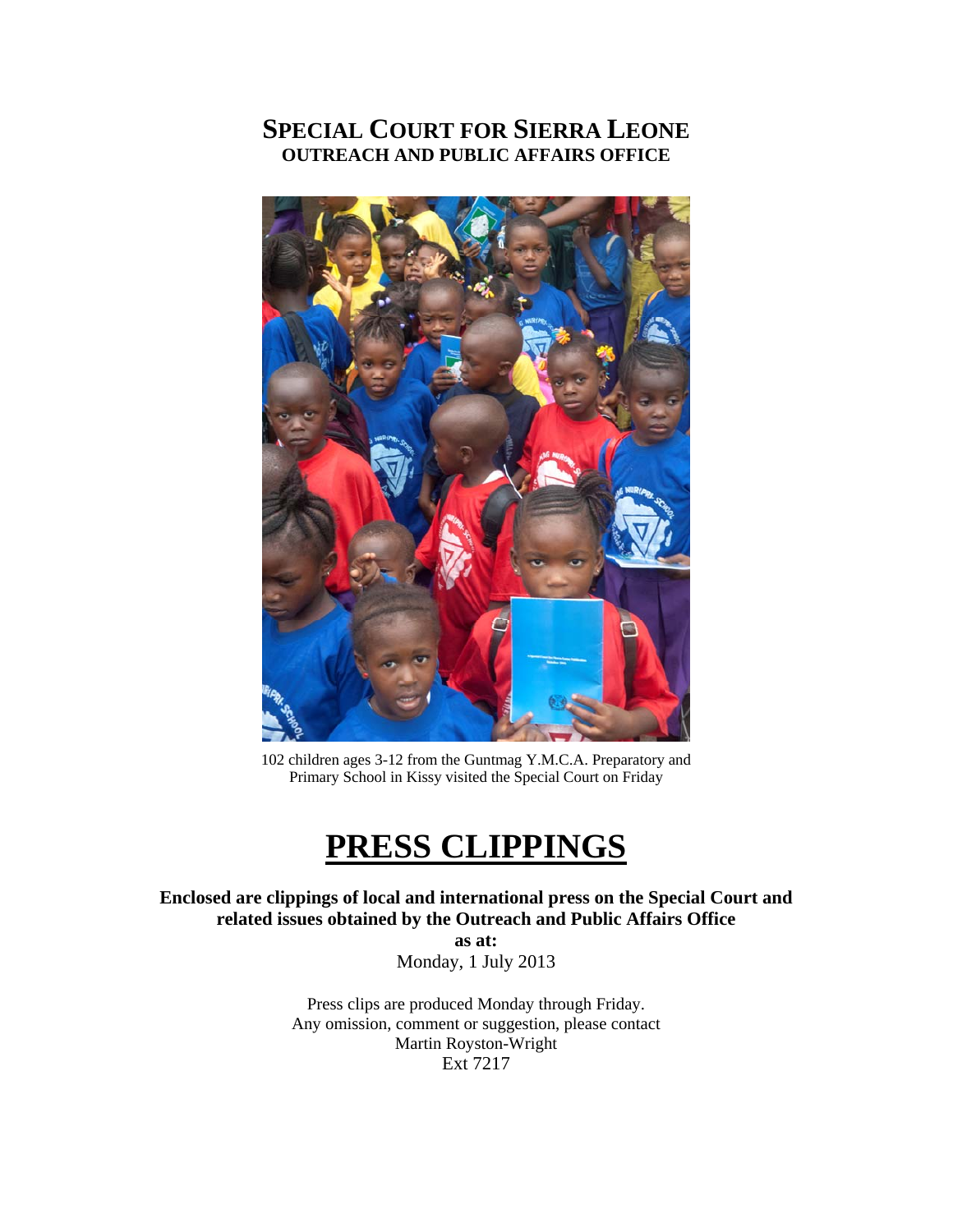| <b>Local News</b>                                              |             |
|----------------------------------------------------------------|-------------|
| Lawyers Educate Kono Women & Chiefs / Awoko                    | Page 3      |
| <b>International News</b>                                      |             |
| Senegal Police Arrest Chad Former Leader Hissene Habre / BBC   | Pages 4-5   |
| Senegal: Hissène Habré in Police Custody / HRW                 | Page 6      |
| Senegal: Obama Backs Hissène Habré Court / HRW                 | Page 7      |
| Mano River Countries Tackle Cross-Border Arms / VOA            | Page 8      |
| Saturday, July 6 / Associated Press                            | Page 9      |
| US and SA: Wary Pals / Independent Online                      | Page 10     |
| Liberia's Reconciliation Process: A Mockery / Frontpage Africa | Pages 11-12 |
| Taylor's Man Dies In Mali / New Democrat                       | Page 13     |
| Côte d'Ivoire: Security Force Extortion / HRW                  | Pages 14-16 |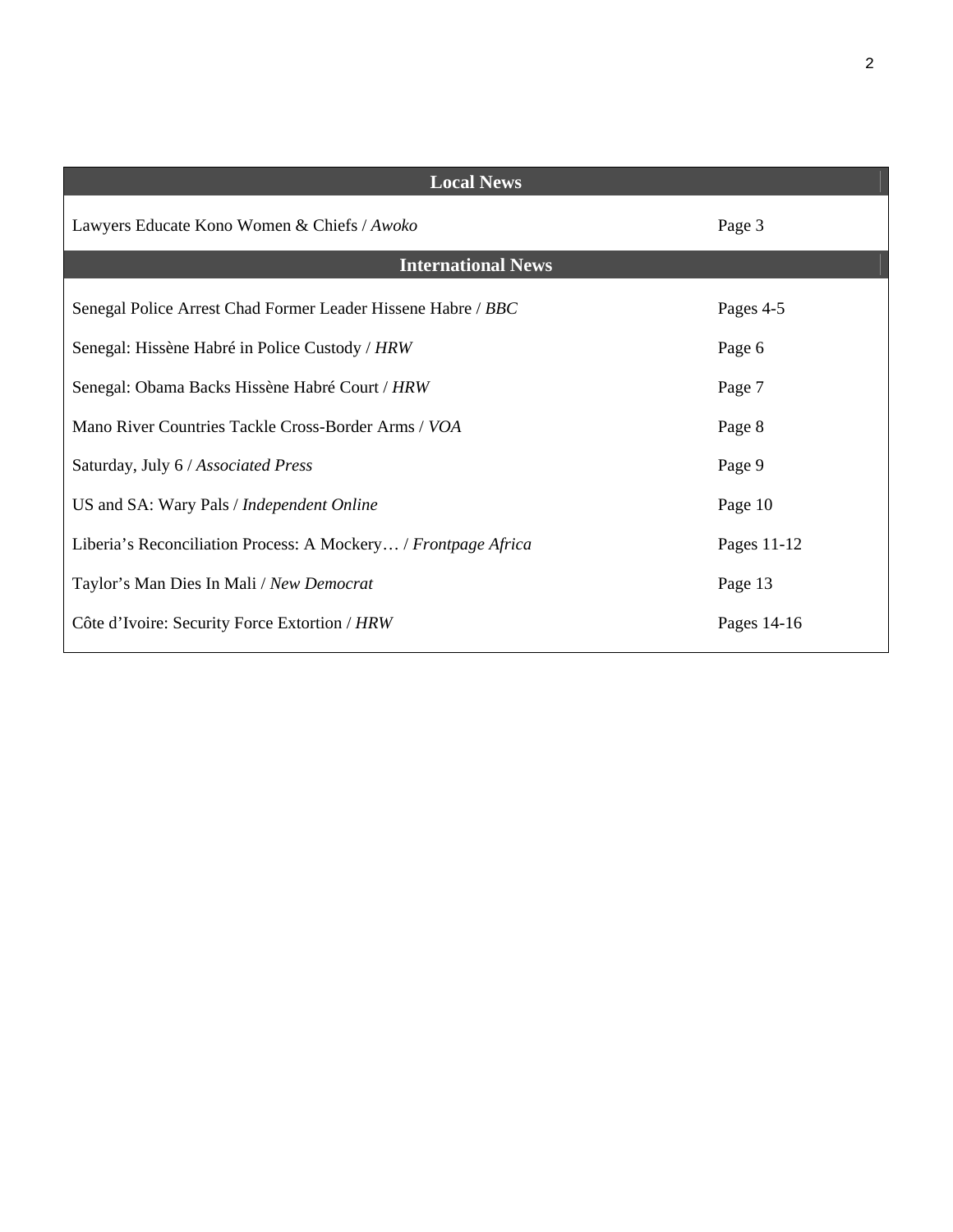# **LAWYERS educate Kono Women & Chiefs By Betty Milton**

egal Access for Women Yearning for Equal Rights and Justice (LAWYERS) with funding from UNFPA has schooled Chiefs, Women and Children in Fiama in the Kono District about the three Gender Acts with emphasis on the Sexual Offences Act.

Explaining about the visit to Kono the Programme Manager of LAWYERS Christiana Davies-Cole said the project is part of the UNFPA project for 2013 which is aimed at giving legal

counseling by the paralegals in the four regions. North. East South and Western Area.

She said that her organizations had concluded the counseling for the Western Area and they choose Kono for the Eastern Region where over 300 Chiefs, Women and Children were targeted to be educated about the three gender Acts, its effects and impact on all including men, women and children.

The programme Manager explained that at the end of these counseling sessions it is hoped that the targeted

audience would have known about the Acts and also to strengthen the paralegals to conduct counseling and do other work.

At the end of the sessions Davies-Cole said, the people asked several questions about the three Acts and that they show appreciation to the penalties in the Acts as this will bring an end to sexual and gender based violence. She added that the Chiefs promised their support to end gender based violence and early marriage in the chiefdom.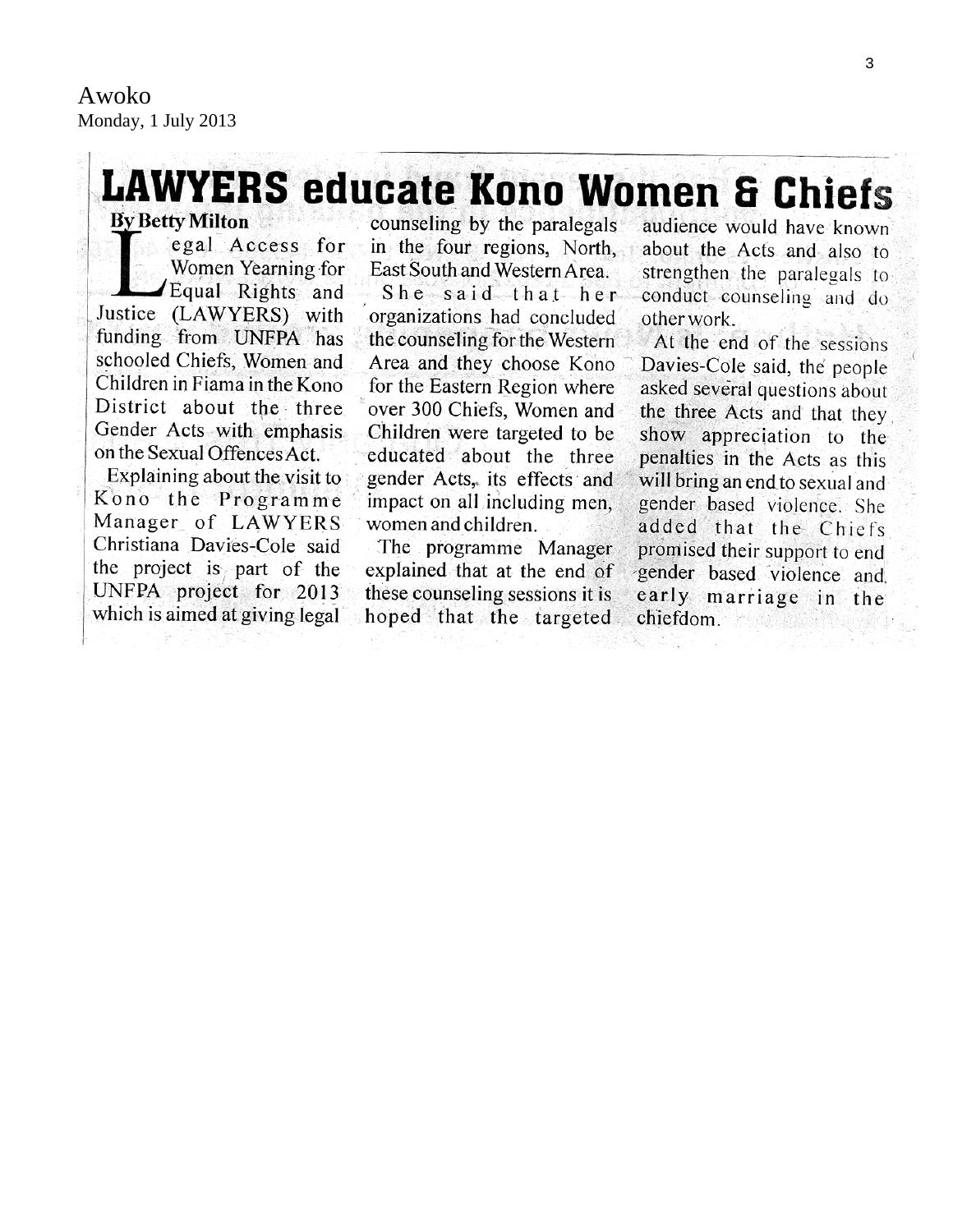BBC Sunday, 30 June 2013

#### **Senegal police arrest Chad former leader Hissene Habre**

Police in Senegal have arrested Chad's former leader Hissene Habre, who is wanted for alleged atrocities during his eight-year rule.

Mr Habre's lawyer El Hadji Diouf said he was taken from his home in Dakar by paramilitary police to an unknown location on Sunday.

The 70-year-old has been under house arrest since 2005 in Senegal, where he fled after being deposed in 1990.



Former Chadian President Hissene Habre has lived in Senegal for more than two decades

He denies killing and torturing tens of thousands of his opponents.

Last year the UN's International Court of Justice (ICJ) ordered Senegal to put him on trial or extradite him to face justice overseas.

His arrest comes days after US President Barack Obama praised the efforts of Senegal's current President Macky Sall to bring him to trial at the start of his Africa tour.

Human rights group have been pushing Senegal to put Mr Habre on trial for decades.

Senegalese MPs passed a law in December allowing a special African Union tribunal to be created in the country to try the former leader, who has been dubbed "Africa's Pinochet".

The charges against him date from 1982, when Mr Habre came to power in a coup, until 1990, the year he was ousted.

Mr Habre was first indicted in Senegal in 2000 - but the country's courts ruled at the time that he could not be tried there.

His alleged victims then filed complaints under Belgium's universal jurisdiction law, which allows the country's judges to prosecute human rights offences committed anywhere in the world.

#### **Historic precedent** Who is Hissene Habre?

- Born in 1942 to ethnic Toubou herders in northern Chad
- Given scholarship to study political science in France
- First came to the world's attention in 1974 when his FAN rebels captured three European hostages to ransom for money and arms
- Seized power in 1982, allegedly with the help of the CIA; ousted by current President Idriss Deby in 1990
- Accused of systematically persecuting groups he distrusted
- A former swimming pool was used as an underground prison where survivors say they were subjected to electric shocks, near-asphyxia and "supplice des baguettes", when their heads were squeezed between sticks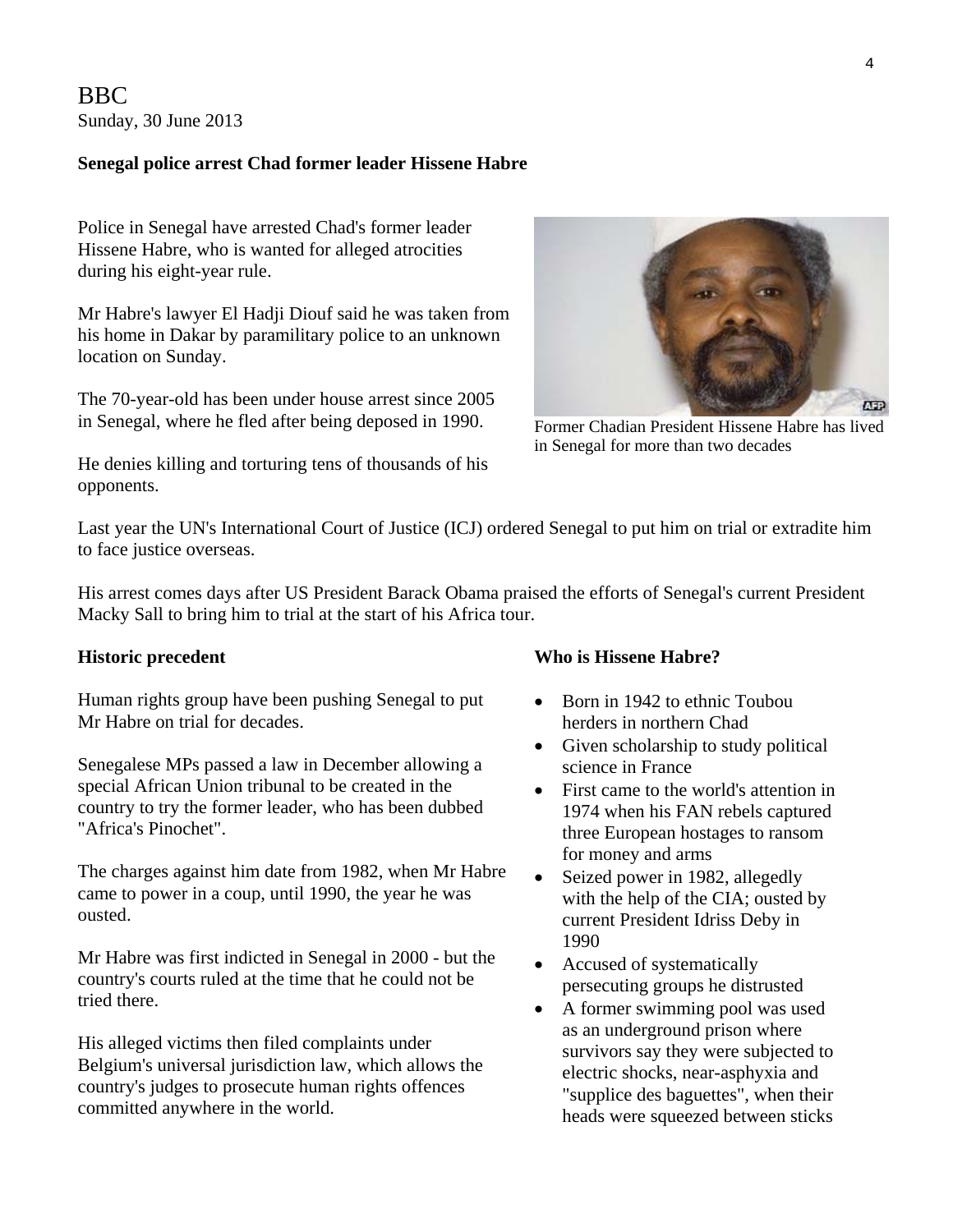He was charged by Belgium with crimes against humanity and torture in 2005, but Senegal has refused four extradition requests.

Plans in 2011 to repatriate Mr Habre to Chad, where a court in 2008 sentenced him to death in absentia for planning to overthrow the government, were stopped following a plea from the UN.

A trial in Senegal would set a historic precedent as until now African leaders accused of atrocities have only been tried in international courts.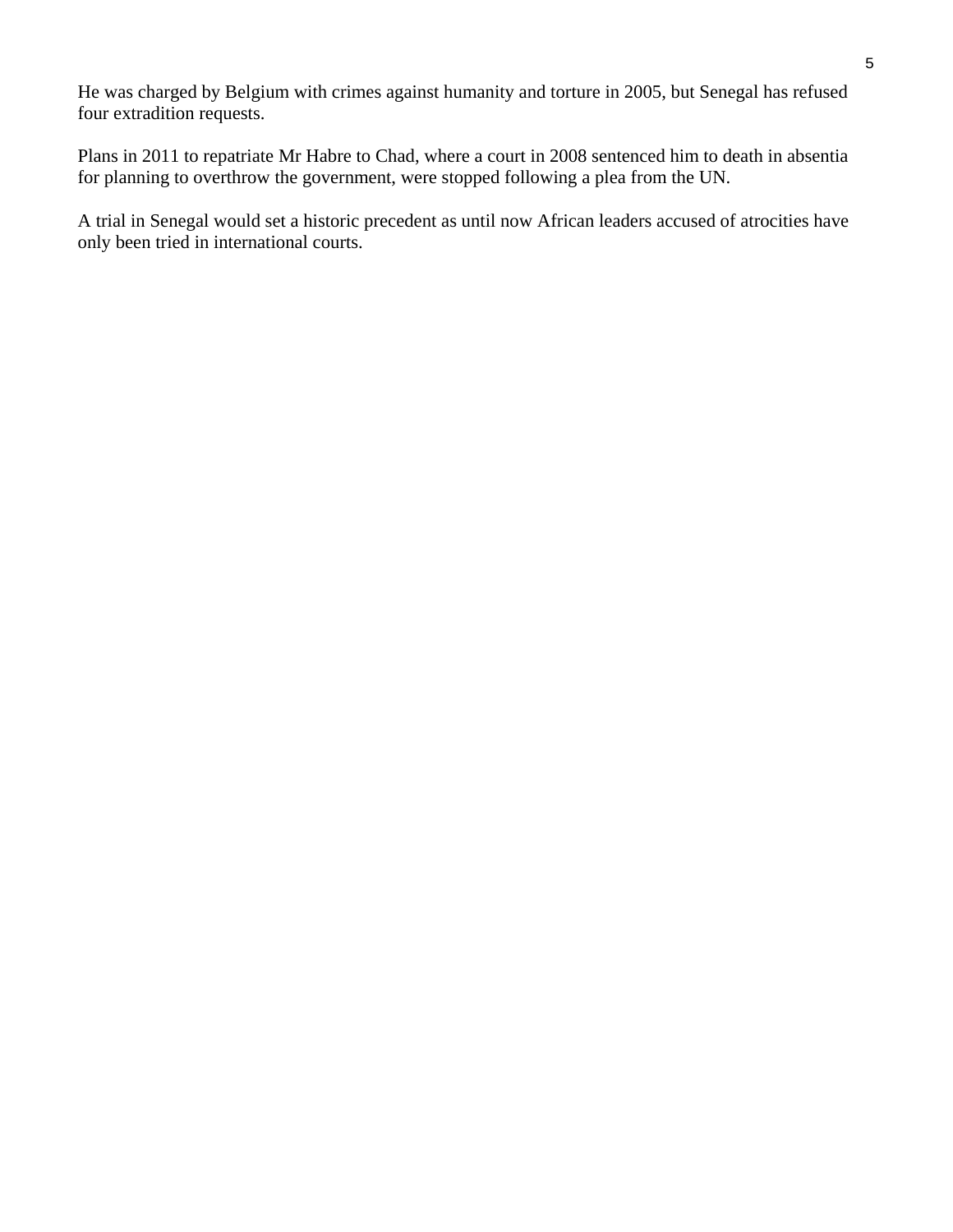# Human Rights Watch

Sunday, 30 June 2013 Press Release

#### **Senegal: Hissène Habré in Police Custody**

Indictment Expected for Chad's Former Dictator

(Dakar, June 30, 2013) – The placing of Hissène Habré, Chad's former dictator, into police custody in Senegal on June 30 is a milestone in the long campaign to bring him to justice, Human Rights Watch said today.

"The wheels of justice are turning", said Reed Brody, counsel for Human Rights Watch who has worked with Habré's victims since 1999. "After 22 years, Habré's victims can finally see the light at the end of the tunnel."

Habré is accused of thousands of political killings and systematic torture during his presidency, from 1982 to 1990, when he was deposed by President Idriss Deby Itno and fled to Senegal. He has been living in exile in Senegal ever since. After a 22-year campaign by his victims, Extraordinary African Chambers were established in the Senegalese court system in February to prosecute the worst crimes during his rule.

The chambers' chief prosecutor, Mbacké Fall, asked to have Habré taken into police custody (garde à vue). Under Senegalese law, a person may be detained for up to 48 hours for investigation purposes if there is evidence to believe that they have committed an offense. The detention can be extended for another 48 hours with the prosecutor's permission.

The prosecutor is expected to bring charges (réquisitoire introductif) before the investigating judges of the chambers and request Habré's indictment before his period of police custody expires. If Habré is indicted by the judges, he could be remanded to custody (mandat de dépôt) while the judges carry out their pretrial investigation.

The pretrial investigation is expected to last 15 months. It will potentially be followed by a trial in late 2014 or 2015.

"I have been waiting more than two decades to see Hissène Habré in court," said Clément Abaifouta, president of the Association of Victims of the Crimes of Hissène Habré's Regime (AVCRHH) who as a political prisoner during Habré's rule was forced to dig mass graves and bury hundreds of other detainees. "We are finally going to be able to confront our tormentor and regain our dignity as human beings."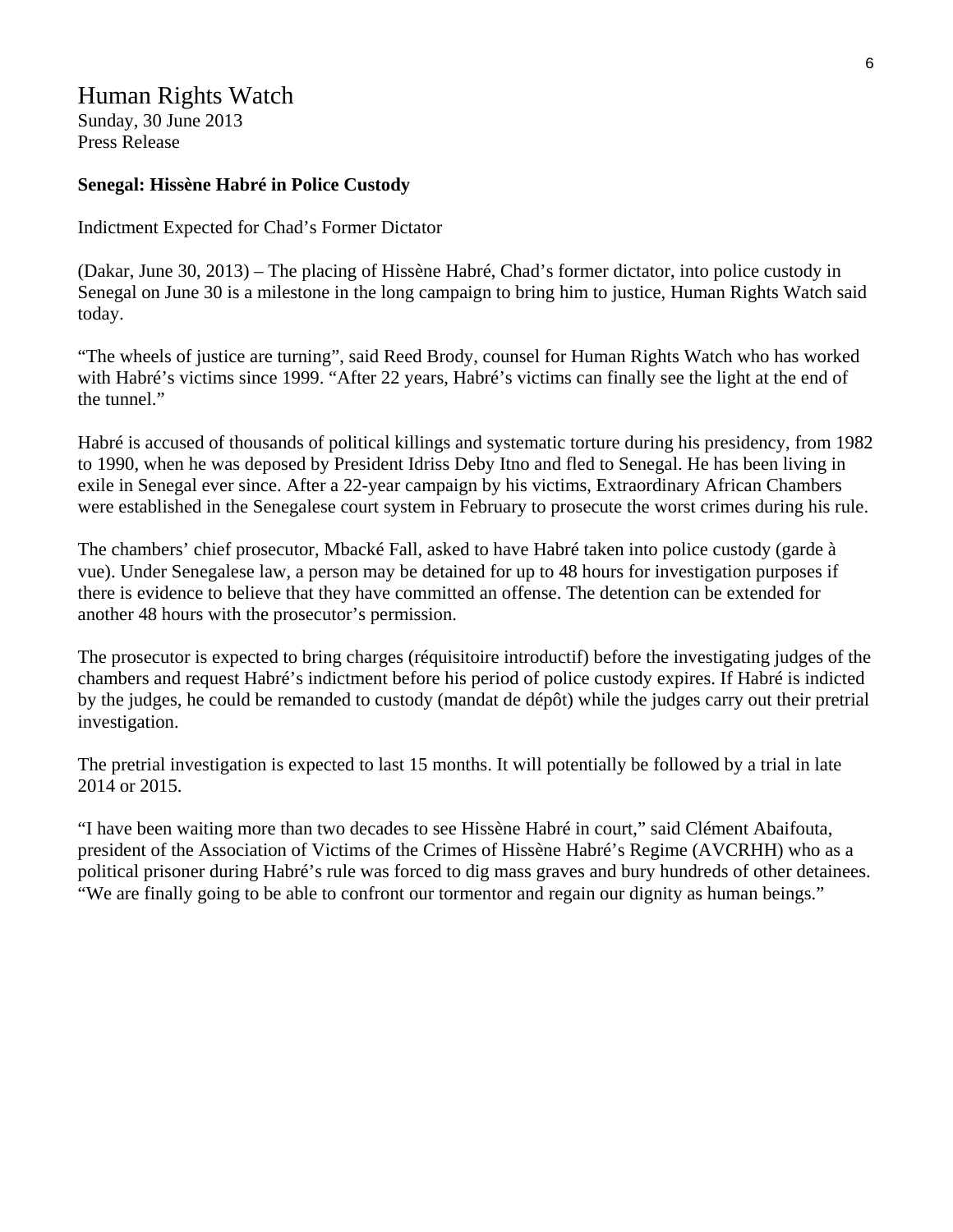# Human Rights Watch

Thursday, 27 June 2013 Press Release

#### **Senegal: Obama Backs Hissène Habré Court**

(Dakar, June 27, 2013) – President Barack Obama's endorsement of Senegal's efforts to bring to book the former Chadian dictator Hissène Habré is a recognition of the case's importance for African justice, Human Rights Watch said today.

According to two sources present at President Obama's June 27 meeting with Senegal's president Macky Sall, Obama praised Senegal's establishment of the Extraordinary African Chambers in February 2013, to try the worst crimes of Habré's government. Obama said the United States would provide resources to support the work of the tribunal.

"Senegal deserves credit for offering a path to justice for Habré's long suffering victims," said Reed Brody, counsel for Human Rights Watch who has worked with Habré's victims since 1999. "The Hissène Habré trial, if it is fair and transparent, could mark a turning point for justice in Africa."

Habré is accused of thousands of political killings and systematic torture during his presidency, from 1982 until 1990. He was deposed by President Idriss Deby Itno and fled to Senegal, where he has been living ever since, as his victims waged a 22-year campaign to bring him to justice.

Although a Senegalese judge indicted Habré in 2000, the previous Senegalese president, Abdoulaye Wade, found one pretext after another to delay Habré's reckoning, turning his victims' saga into what the Nobel Peace Prize winner Bishop Desmond Tutu described as an "interminable political and legal soap opera."

The Obama administration has supported the victims' campaign to bring Habré to justice. In September 2011, Secretary of State Hillary Clinton wrote to then-President Wade to urge a speedy trial. In a June 2012 report to Congress, Secretary Clinton stated that, "[a]fter 20 years, the victims deserve justice and their day in court" and urged Senegal to take "concrete steps" to prosecute Habré. That report followed a December 2011 congressional request to report on "steps taken by the Government of Senegal to assist in bringing Habré to justice."

After Macky Sall's election as president of Senegal in April 2012, and the decision of the International Court of Justice on July 20, 2012, ordering Senegal to prosecute Habré "without further delay" or to extradite him, Senegal moved swiftly to reach an agreement with the African Union on the special court with Senegalese and other African judges, which was inaugurated on February 8, 2013. The court's prosecutor visited Chad from June 8 to June 16, 2013, and is expected to file formal charges against Habré shortly.

"In just over one year, Macky Sall's government has accomplished more to reward the perseverance and tenacity of Habré's victims than Senegal had over the course of two decades," Brody said.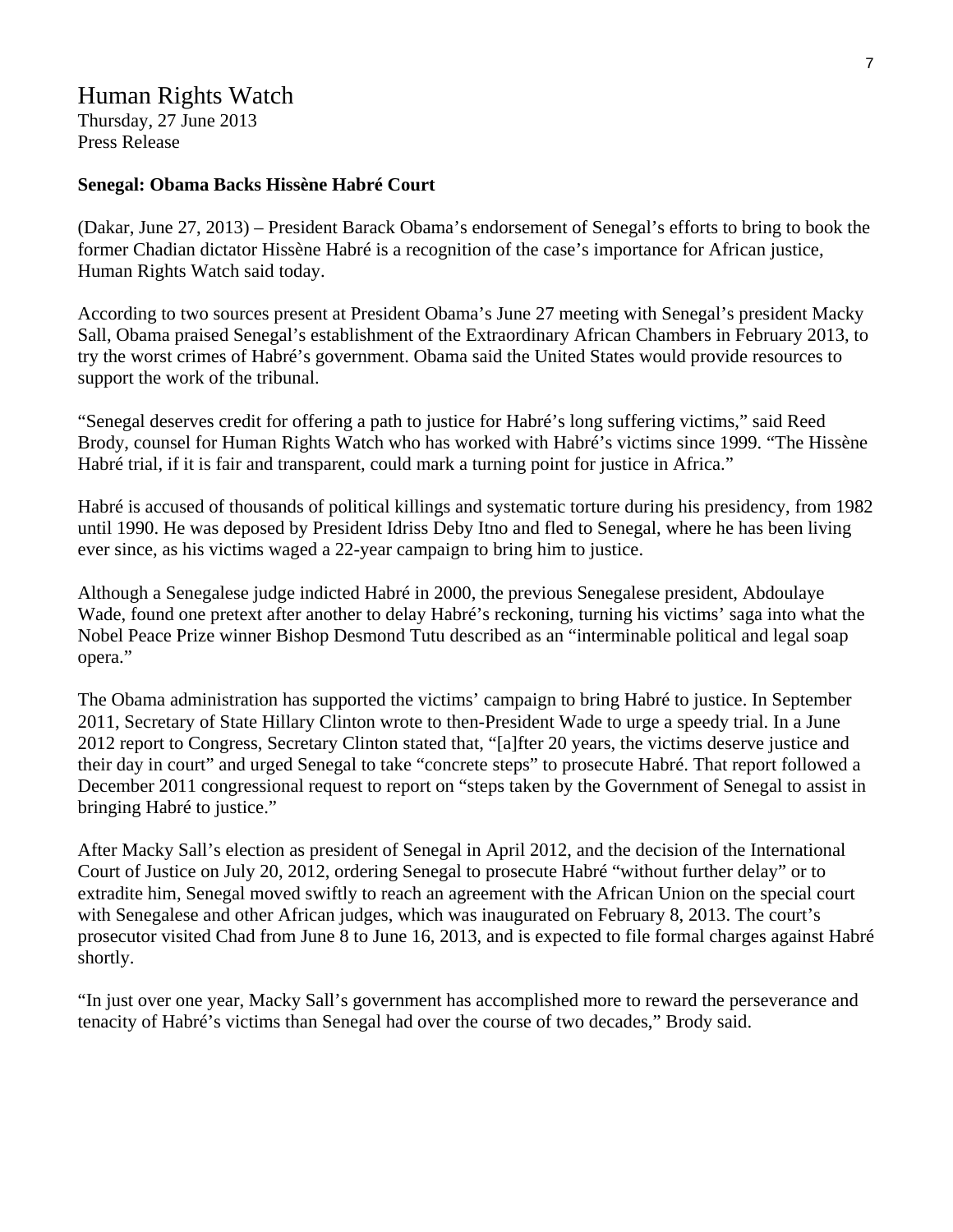# Voice of America Sunday, 30 June 2013

#### **Mano River Countries Tackle Cross-Border Arms**

Countries of the Mano River basin in West Africa are trying to forge a joint strategy to counter the crossborder movement of armed groups and the illegal trafficking of weapons in their region. Representatives of the United Nations and regional organizations joined the talks on Saturday.

Decades of armed conflict and political strife, including civil wars in Sierra Leone and Liberia, have caused lasting issues of insecurity in the Mano River region, particularly in border areas where fighters and refugees can flow easily from one country to the next.

This past week, ministers from Ivory Coast, Guinea, Liberia and Sierra Leone met with the secretarygeneral of the Mano River Union (MRU), the president of ECOWAS and representatives of the United Nations and African Union in Dakar to discuss trans-border threats.

ECOWAS's director of political affairs, Abdel-Fatau Musah, said that despite its troubled history, the Mano River Union now had the chance to become a role model for other conflict-ridden countries in West Africa.

"What we have done here is that the Mano River Union, which was once the source of chronic instability in the region, is taking the lead in trying to deal with the effects of that cycle of instability and moving the region to a new stage in terms of human security and development as a whole. This is what we have witnessed today - the beginning of such a move," said Musah.

Musah said that to do this, the MRU planned to create a joint security strategy to deal with issues in the sub-region, including the cross-order movement of armed groups and illicit trade of small arms.

The U.N. Office for Disarmament Affairs (UNODA) said small arms were often the weapon of choice during civil wars, and widely used for terrorism and organized crime. The UNODA said the build-up of small arms within a country could increase tensions with neighboring countries.

The U.N. Special Representative of the Secretary-General for West Africa, Said Djinnit, said that a jointsecurity action plan was important not only for maintaining peace in the region, but also for fostering economic growth.

He said without peace and security there can't be any development in the sub-region. That is why, he said, it was important to work together to reinforce the need for a joint security measure. Djinnit said the strategy they will develop would create the conditions for peace and security that will allow for lasting development in Mano River Basin.

The U.N. official said a steering and drafting committee has been put in place to discuss the scope of the strategy and to create the mechanisms needed to address trans-border issues. He said it planned to propose the security strategy by the end of the year.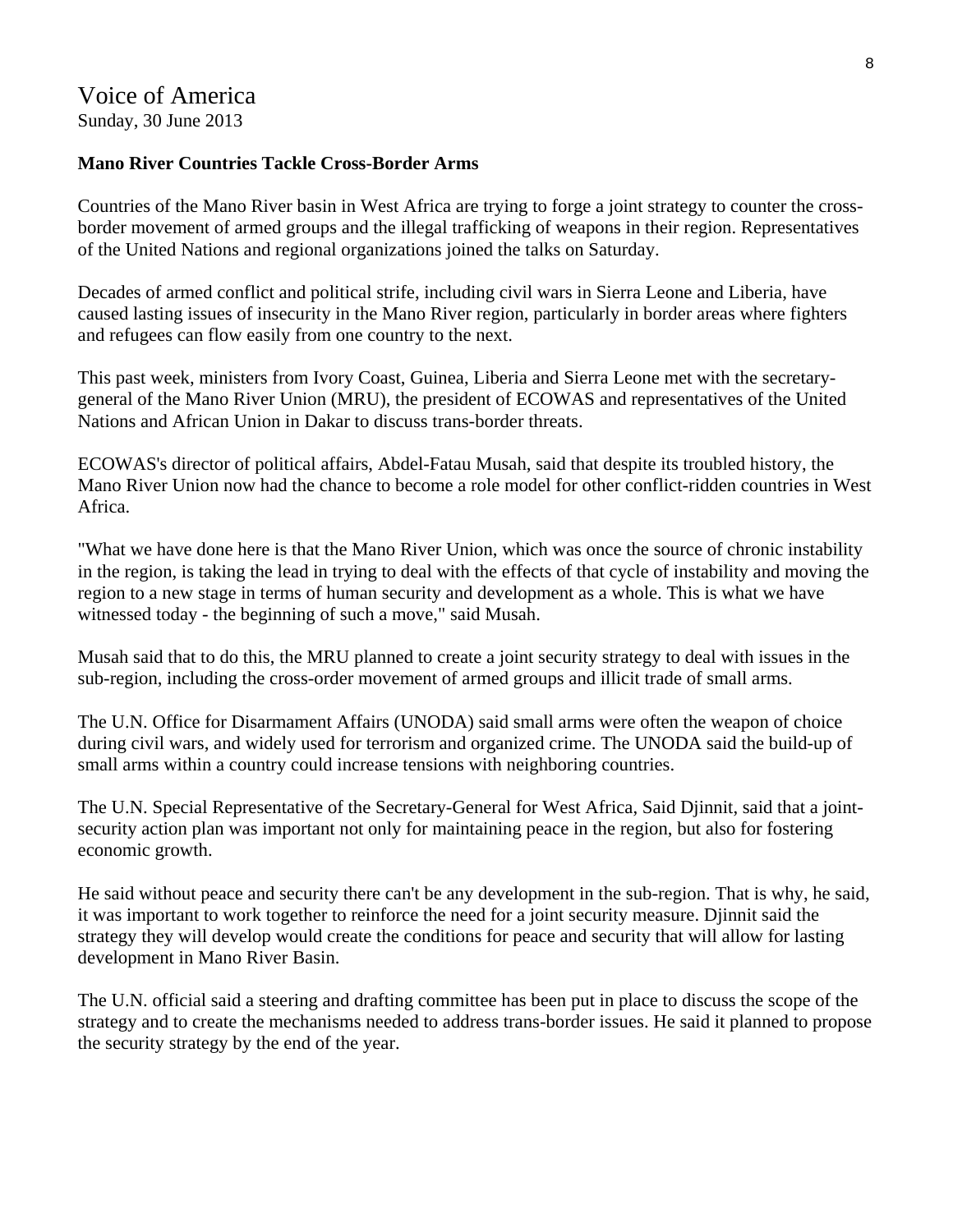Associated Press Friday, 28 June 2013

# **Saturday, July 6**

Today is Saturday, July 6, the 187th day of 2013. There are 178 days left in the year.

Highlights in history on this date:

-SNIP-

2003 - Liberian President Charles Taylor accepts an offer of asylum in nearby Nigeria. U.S. President George W. Bush made Taylor's departure a condition of U.S. troops joining an international peacekeeping force in Liberia.

-SNIP-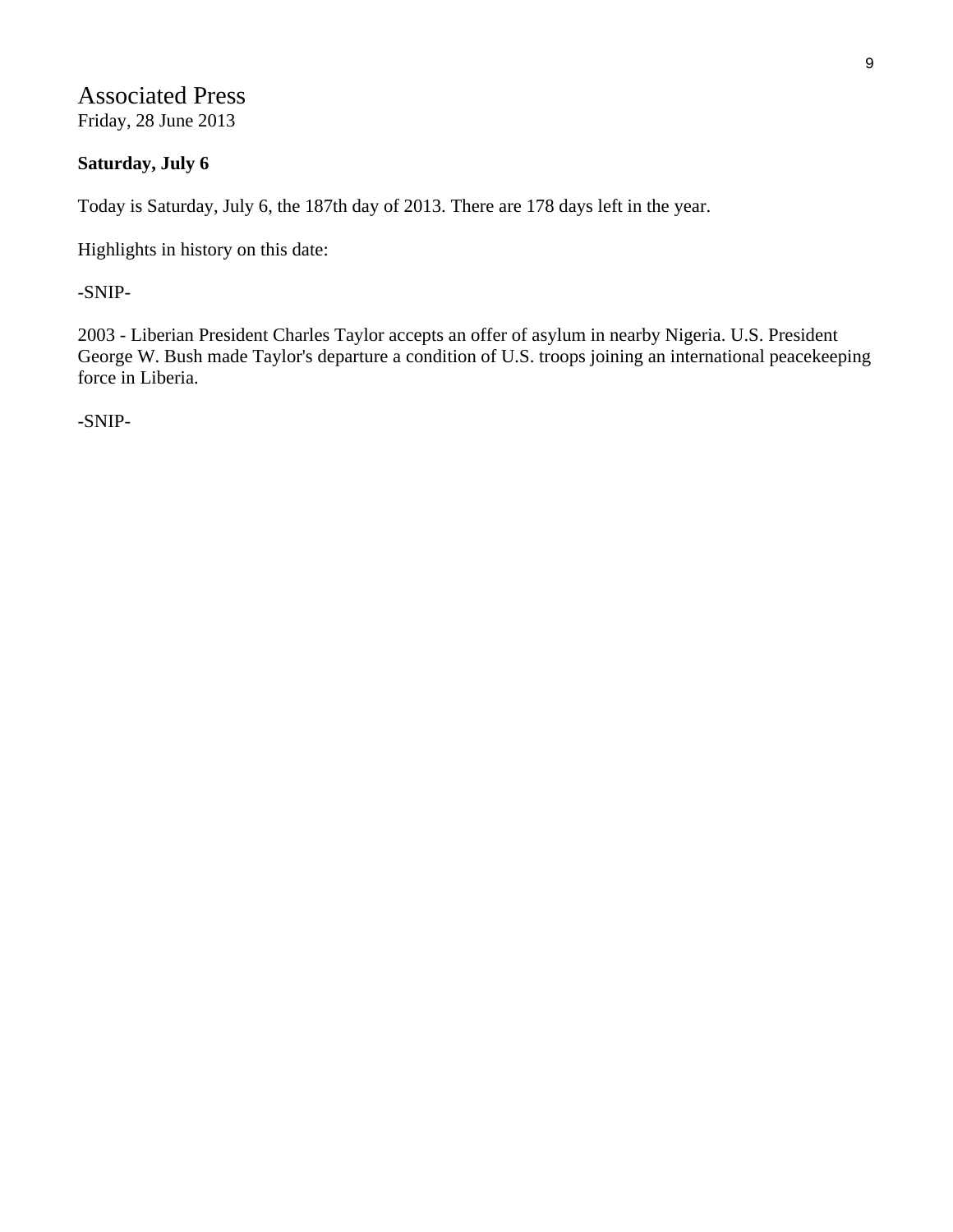# Independent Online (South Africa) Sunday, 30 June 2013

# **US and SA: wary pals**

# By PIET RAMPEDI and MOSHOESHOE MONARE

-SNIP-

Zuma told Obama that there was a perception on the continent that the International Criminal Court was targeting African leaders.

Obama agreed with Zuma that the African Union should engage with The Hague, but warned that Africa should not allow "horrible leaders" such as former Liberian president Charles Taylor to act with impunity "in the name of African unity".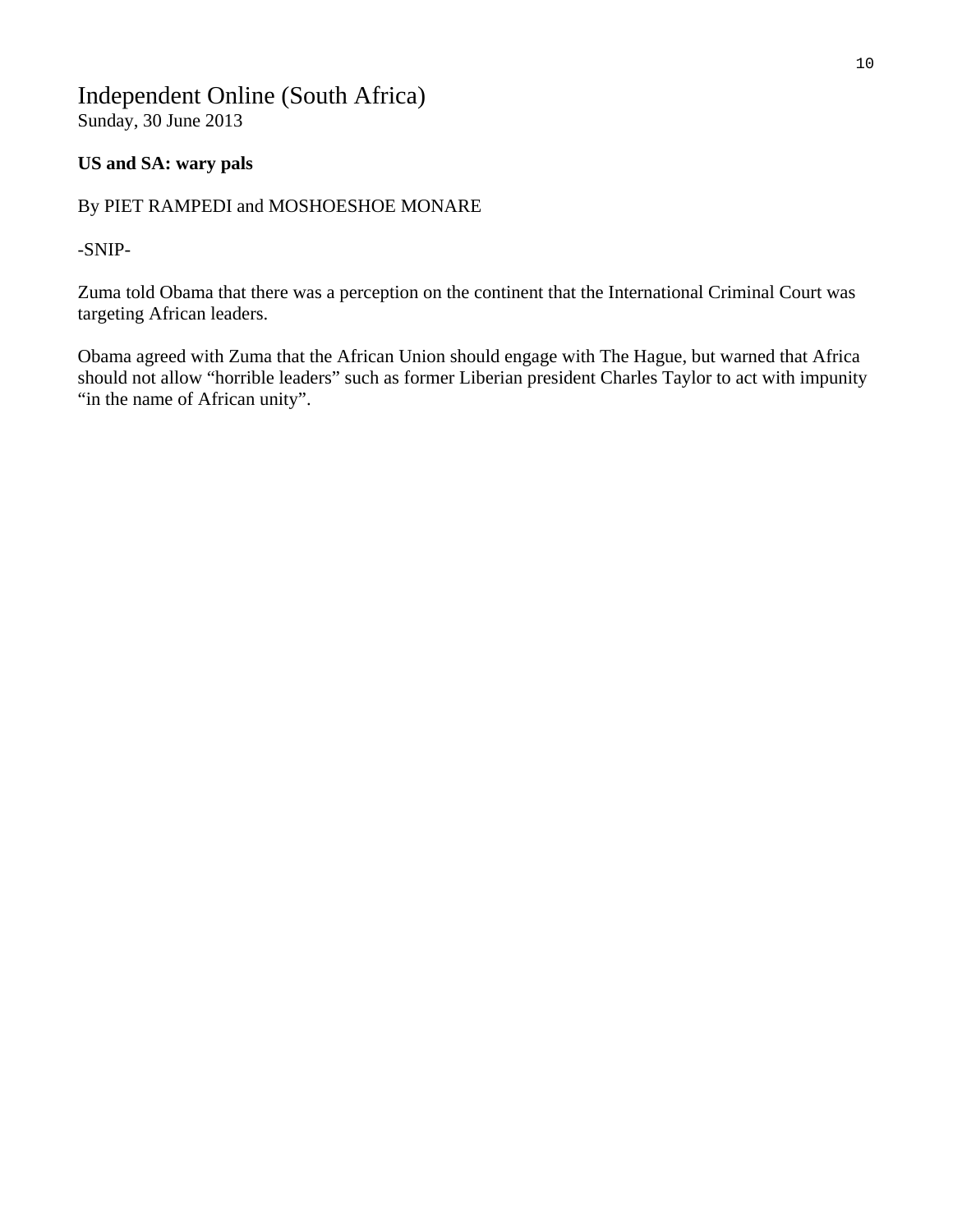# Frontpage Africa (Liberia) Monday, 1 July 2013

# **Liberia's Reconciliation Process: A Mockery To The Ordinary Liberians**

# Written by Coleman J. Payne, Contributing Writer

The country's reconciliation process in its context, for me, and the suffering masses simplify a serious mockery and a gross disrespect and an insult to our emerging democracy and the ordinary Liberians; and it has the propensity to undermine our peace and security. Ambassador George Weah, head of the Reconciliatory Committee, on June 21, 2013 officially launched the National Peace Jamboree, and at the same, this launching process was graced by high profile soccer stars. With this process, I think that using the taxpayers' money to bring in soccer stars add up frustrations and pains at the highest extend.

Let me ask these questions: Had Amb. George investigated who are those victims need to be reconciled with? Had those perpetrators willing to adhere to the recommendations of the TRC? Had Amb. George Weah understood that amid mounting injustice, unemployment, and high level of poverty people cannot be reconciled? These questions are critical and sensitive and must be looked at a broader spectrum before embarking on the reconciliatory endeavor.

Interestingly, the country reconciliation process shouldn't be cosmetic but rather every victim as a result of the fourteen years of brutal political crisis wombs must be healed while those who created heinous crimes and atrocities must be brought to justice. Should we say that we need reconciliation, while those perpetrators and their children enjoy the country's resources and the victims die in abject poverty?

Again, to tell you why I think the reconciliatory process is not appropriate, the launching of it was entirely graced by top government officials, and their children, cronies, and those who are secretly enjoying the country's resources and thereby leaving out those family members who people were victimized and also individuals who were killed, sexually exploited, properties damaged, as well as those youth and children who were amputated. Did you see them during the launching of the reconciliatory match and the sport game? Besides, some of those people could not even afford the said amount requested as entry fare for the game.

Today we can see that the privileged few, there are these luxuries: three meals a day, enough cash for hospitals or clinics, scholarships or money for their children to attend prestigious schools, and while Liberia Electricity Corporation (LEC) current and powerful private generators light their fortified homes; there are twenty-four-hours of maximum security protection.

In living rooms across the ordinary Liberians, there are hateful sentiments: unemployment, hunger, homelessness, insecurity, overcrowding, inadequate public schools, lack of healthcare for millions, poverty, injustice, crimes (prostitution, armed robbery and corruption sounding the loudest), and papas that were once promised to bring homes black plastic bag full of hope, are bringing homes black plastic bag full of frustrations and meeting disrespect from their children at homes. Against this backdrop, it is understandable why the ordinary Liberians are not satisfied; because millions of them cannot make ends meet in the land of plenty-they still live in abject poverty.

Every time one sees millions of Liberians unemployed, homeless , and illiterate; every time I see the youth of the Ordinary Liberians trapped behind prison walls instead of class rooms; every time I see young future mothers and current mothers turned prostitute in order to more ends meet; every time I see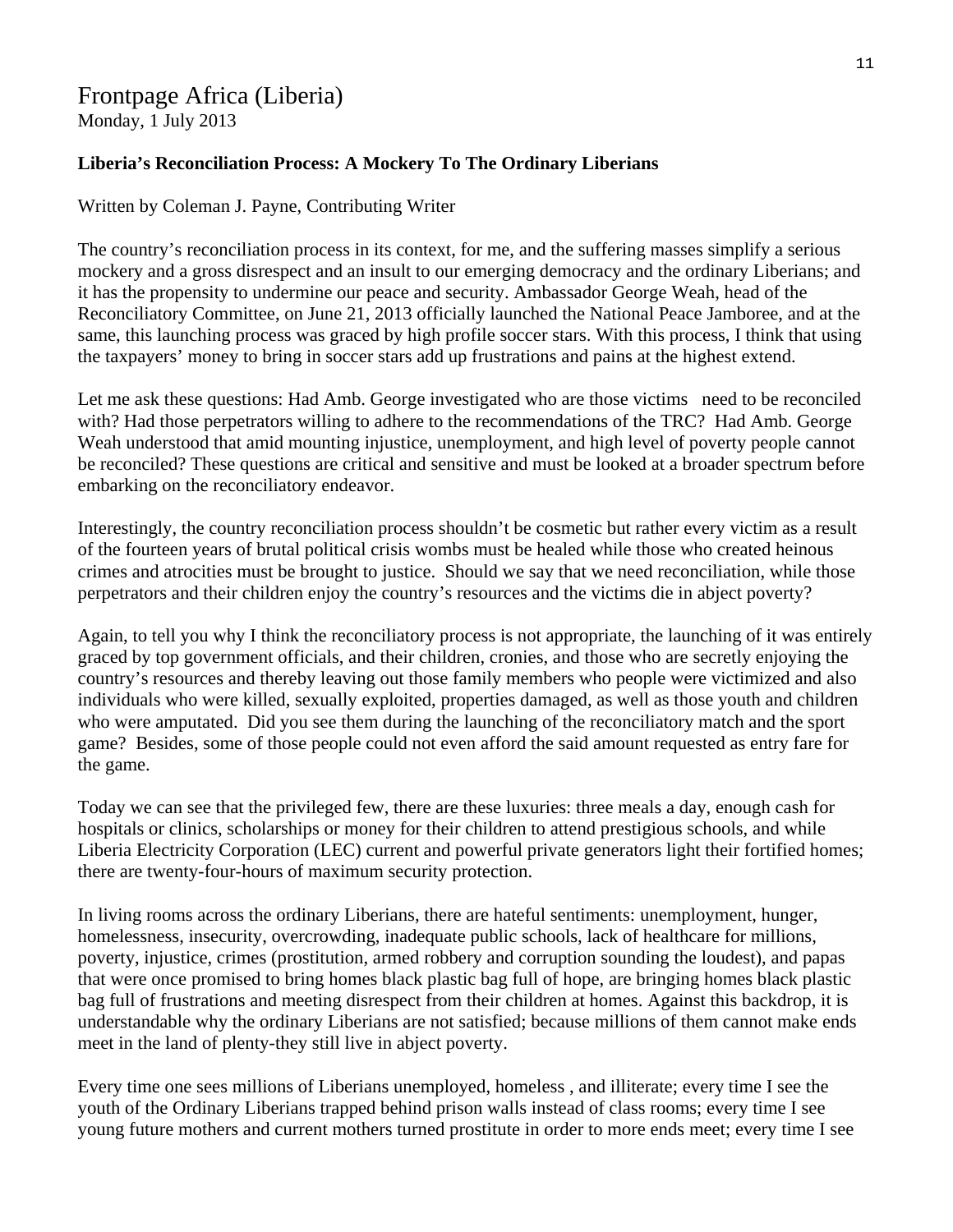qualified technicians unemployed due to lack of industries; every time I see little boys and girls abandoning schools to sell cold water on city streets so that they and their parents may not go to bed hungry; every time an innocent child died for lack of medical facility, and every time I see corrupt government officials go unpunished, I know I have caught a glimpse at deep regret. A regret that asks what has happened to my nation? Why do we allow the oppression of the Ordinary Liberians to continue, and worst of all, allow our brothers and sisters to suffer its toll some wrath?

To conclude conclusively, it is necessary where we stand, as a nation, to reconcile ourselves but the preconditions to the total realization of this process, must be done by implementing the True Reconciliation Commission recommendations, provisions of full employment, good healthcare delivery system, justice for all, and overall, by creating an enabling environment through which the citizenry can meet their full potential in accordance with their needs and interest. And if the "Sweet Land OF LIBERTRY SHOULD LONG BE OURS" is Practiced, RECONCILIATION IS CERTAIN!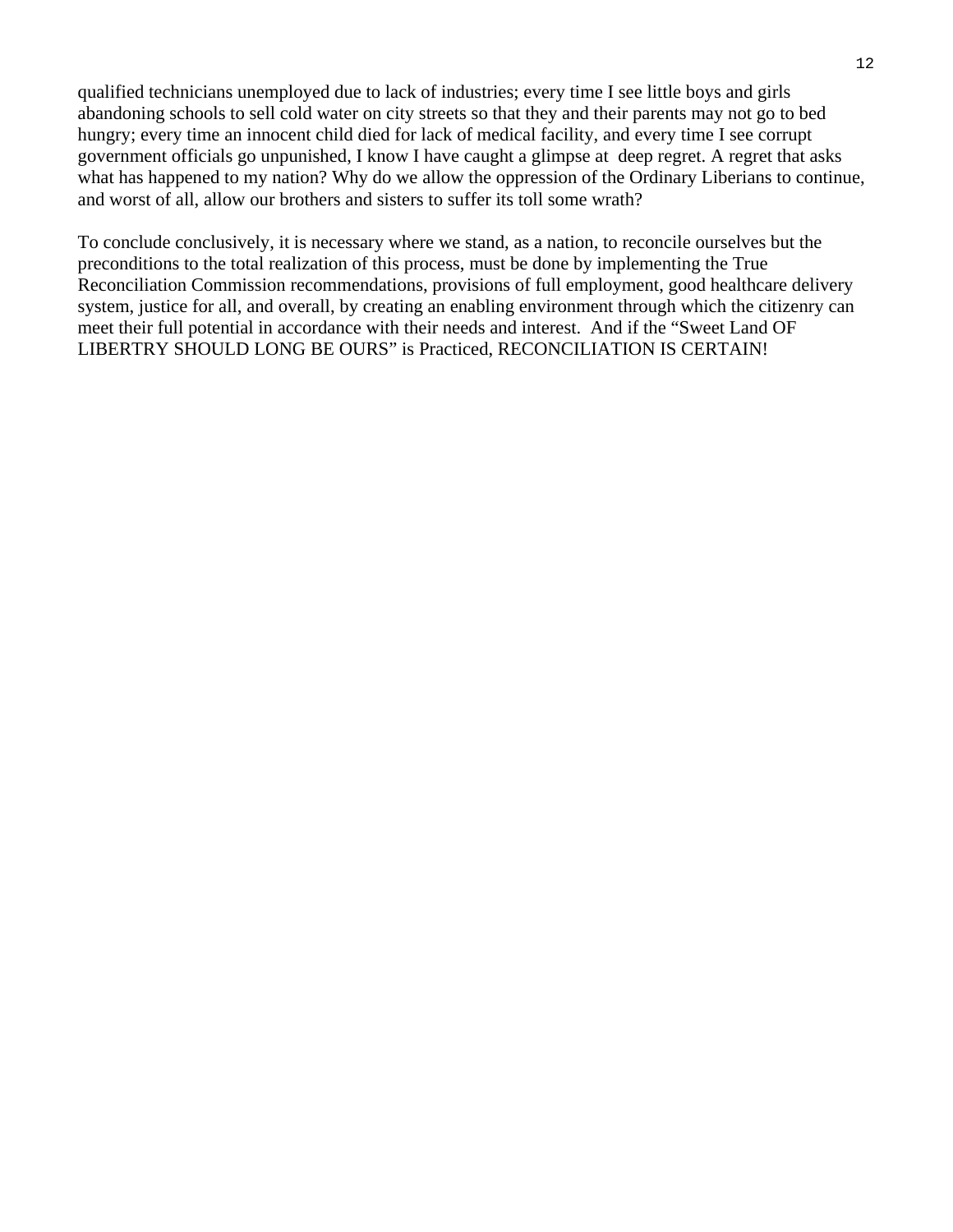# New Democrat (Liberia) Wednesday, 26 June 2013

# **Taylor's Man Dies In Mali**

# Written by ND Staff

The body of the late Kukoi Samba Sanyang, the mastermind of the attempted coup d'état against President David D. Jawara of Gambia in 1981, was early Saturday morning repatriated to Dakar from Bamako, where he died from an unspecified illness on Tuesday.

Gambian dissident Kukoi Samba Sanyang aka Dr. Manning was one of Charles Taylor's most feared generals assigned at the NFPL's so-called Soweto death camp in Buchanan, Grand Buchanan County.

The Senegalese government sponsored the repatriation barely two months after the authorities in Dakar expelled him from their country.

The body is presently in a mortuary in Dakar awaiting a decision by his relatives as to where he will be buried. Sources indicate that while some members of the family want his remains to be buried in his home village of Wassadung in Foni, Gambia, others are uncertain that the Gambian authorities may not grant permission for that to happen, prompting more uncertainties about where to bury his body.

Meanwhile, the Senegalese Prime Minister Abdoul Mbaye on Saturday denied claims by some human rights bodies that Kukoi had acquired Senegalese citizenship and, therefore, it was wrong for Senegal to expel him from the country. Senegalese Radio and Television (RTS) quoted Prime Minister Mbaye as stating that Senegal will never expel its citizen.

Amnesty International-Senegal published some of Kukoi's documents claiming that he had acquired Senegalese citizenship in 2009, but the Senegalese government disputed the authenticity of those documents.

Kukoi Samba Sanyang fled Gambia following his botched coup that was foiled by paratroopers ordered by former President Abdul Diouf with whom restored President Jawara established the short-lived loose Senegambia federation.

He reportedly trained in Libya with Taylor and others like Cpl. Foday Sankor, hoping to some day rule Gambia if Taylor's design of West African conquest materialized.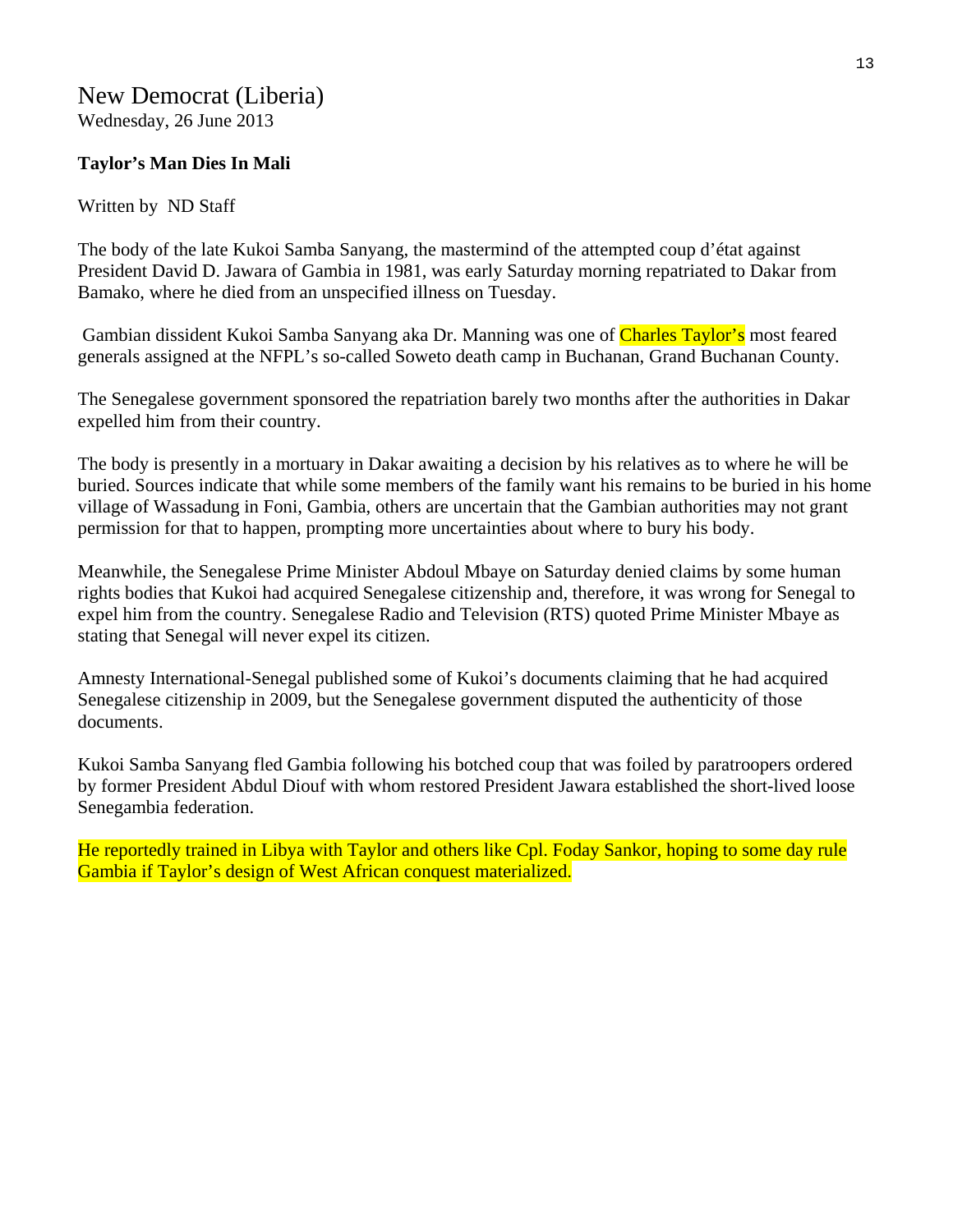# Human Rights Watch

Monday, 1 July 2013 Press Release

# **Côte d'Ivoire: Security Force Extortion**

Serious Consequences for Health, Livelihoods in Country's West

(Paris, July 1, 2013) – Security forces routinely and openly extort money at roadblocks in the western part of Côte d'Ivoire, Human Rights Watch said today. The roadblocks, ostensibly in place to address insecurity in the face of cross-border incursions and banditry, have become a lucrative, criminal venture for soldiers and gendarmes, whose abuse threatens economic livelihoods and food prices in a region already devastated by the 2010-2011 post-election crisis.

Human Rights Watch interviewed 82 victims of and witnesses to the extortion in western Côte d'Ivoire. They said that women traveling to and from markets, immigrants from neighboring countries, and motorbike and public transport drivers are particularly singled out for this form of harassment. Even people seeking medical care have been targeted. In one case, the delay may have contributed to the death of a 3-year-old child. Members of the security forces at times threaten, unlawfully detain, or even beat people who refuse or fail to pay.

"Members of the security forces are shamelessly enriching themselves off of the backs of people in western Côte d'Ivoire," said Matt Wells, Côte d'Ivoire researcher at Human Rights Watch. "Despite the Ouattara government's early promises to crack down on extortion at checkpoints, it continues in full force in that part of the country."

Most drivers and other residents of western Côte d'Ivoire felt that things have improved on the major roads between cities under the Ouattara government. They described fewer checkpoints on these roads as compared to when former President Gbagbo was in power and fewer cases of arbitrary detention and beatings – previously a common practice against northern Ivorians and West African immigrants. However, many of the same people expressed that the practice of checkpoint extortion on secondary, unpaved roads was perhaps worse than ever.

The Ivorian government should investigate and prosecute members of the security forces involved in extortion, Human Rights Watch said. The government should place units of its anti-racket brigade in major cities around the country, and extend the reach of its anti-racket hotline throughout the country so that people can quickly and anonymously report abuses. The anti-extortion efforts are based in Abidjan and not easily accessible in the West.

Western Côte d'Ivoire has been the recurrent site of cross-border attacks from Liberia, most recently on March 13 and 23 in the villages of Zilebly and Petit Guiglo, respectively. While this may justify a heavier security presence in the region, including checkpoints, that is no excuse for extortion, Human Rights Watch said.

In February and June 2013, Human Rights Watch visited some 50 villages between Duékoué and Toulepleu and between Danané and Zouan-Hounien, interviewing dozens of drivers, women who trade at markets, owners of small shops and restaurants, and immigrants, who all described the persistent and open practice of checkpoint extortion and associated criminal behavior by security forces manning them.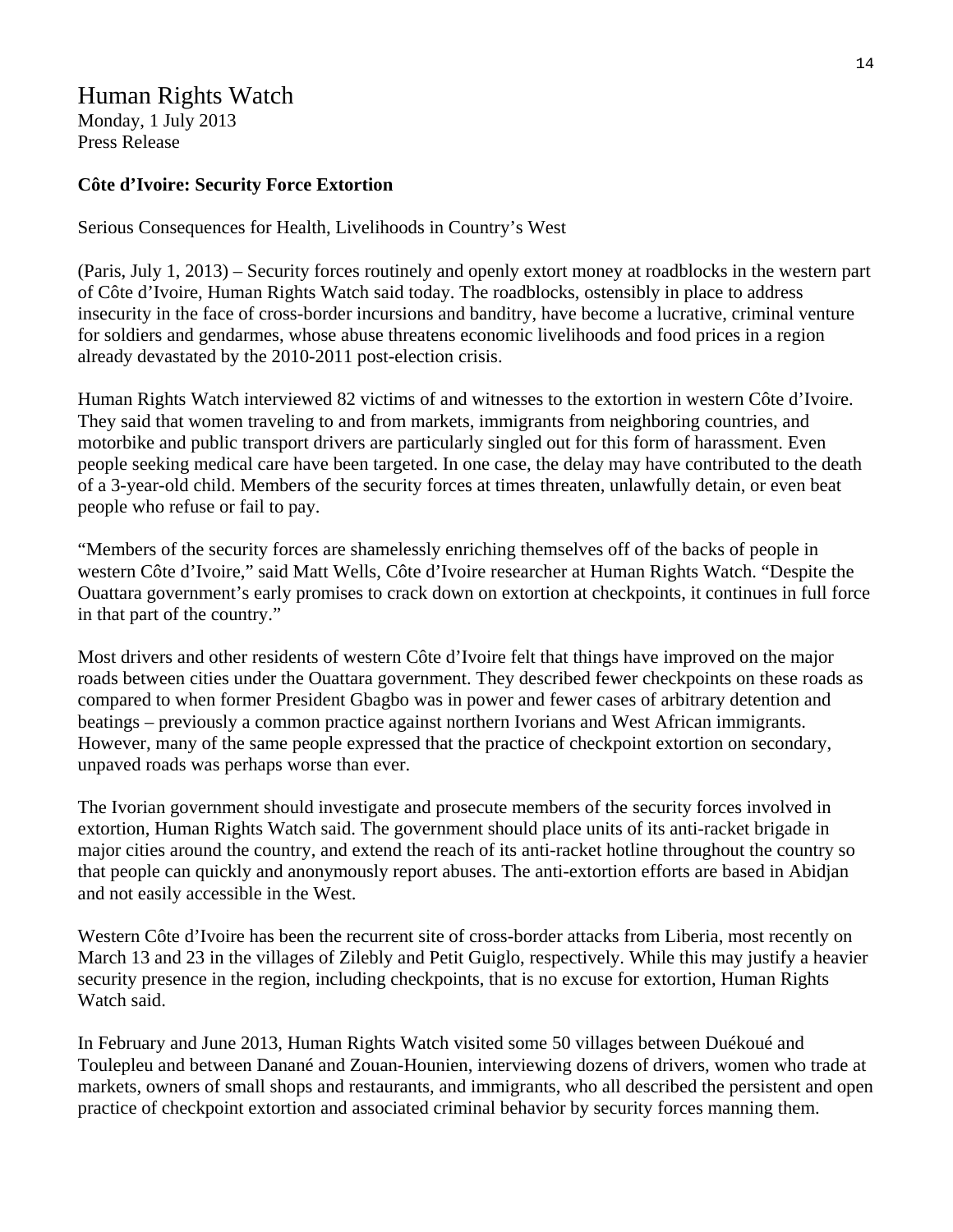Human Rights Watch interviewed drivers of motorbikes, taxis, mini-buses, and even bicycles who all described being regularly forced to pay to pass checkpoints. People on bicycles generally pay 200 CFA (US\$0.40) at each checkpoint, while drivers of vehicles often pay 1,000 to 2,000 CFA (\$2-4). A driver of a 20-seat Gbaka (mini-bus) based in Guiglo told Human Rights Watch that drivers are charged the same amount at every checkpoint on each of the major routes from Guiglo, even when all of their paperwork is in order.

The extortion is carried out openly. Human Rights Watch repeatedly saw vehicles held up at checkpoints. In February, near the village of Kahen, a Human Rights Watch researcher watched as a soldier complained about having to find change for a driver who did not have the exact amount. Checkpoints on secondary roads are often particularly abusive.

On the main roads between towns, all of the security forces – including the military, the gendarmerie, the customs unit, and the waters and forests unit – are often at checkpoints and involved in extortion. "They're all the same," was a common refrain from drivers. On the secondary, unpaved roads, soldiers from the country's military, the Republican Forces (or FRCI), primarily oversee checkpoints and are the main culprits, victims and other witnesses said.

Drivers of motorbikes and transport vehicles described the extortion as organized, suggesting the practice was systematic. They said they generally pay only once a day at each checkpoint, with members of the security forces writing down the driver's name or car number when he passes through the first time. A driver in Guiglo said, "You hear a [soldier] yell to his friend, 'Has car number 322 come through yet today? No? Okay, you have to pay 1,000 CFA.' They don't hide their racketing. They do it as if it's their right, as if they're authorized."

Human Rights Watch documented three cases in which members of the security forces beat people for refusing to pay, including a young man whose arm was fractured and spent three days in a hospital. In several other cases, the security forces forced people to remain at the checkpoint for hours, even overnight, until the driver could get someone to bring the money to pay them.

Human Rights Watch documented four cases in which soldiers manning checkpoints blocked people seeking emergency health care for a family member. A father trying to take his gravely ill 3-year-old to a hospital described how soldiers demanded 3,000 CFA (\$6). The father did not have the money and begged to be let go, but the soldiers refused – forcing the man to walk to the nearest village to borrow money. More than an hour after arriving at the checkpoint, the father paid the money and was able to leave with his son. The child died before reaching the regional hospital where he could access the care he needed.

"Some soldiers at checkpoints are so relentless in their quest for money from each passerby that they are willing to impede even people seeking emergency medical care," Wells said. "Such disgusting behavior will only fuel the distrust many people in western Côte d'Ivoire have for the security forces."

In some areas of western Côte d'Ivoire, the number of checkpoints and sums demanded increase on market days, taking advantage of people traveling to buy and sell. Human Rights Watch documented how members of the security forces at some checkpoints extort money from women buying and selling goods at the market. Several sellers said they had to raise prices of the food they sell to cover the payments. Extortion is so extreme around the village of Kaade that several residents expressed concern about whether its Sunday market would survive.